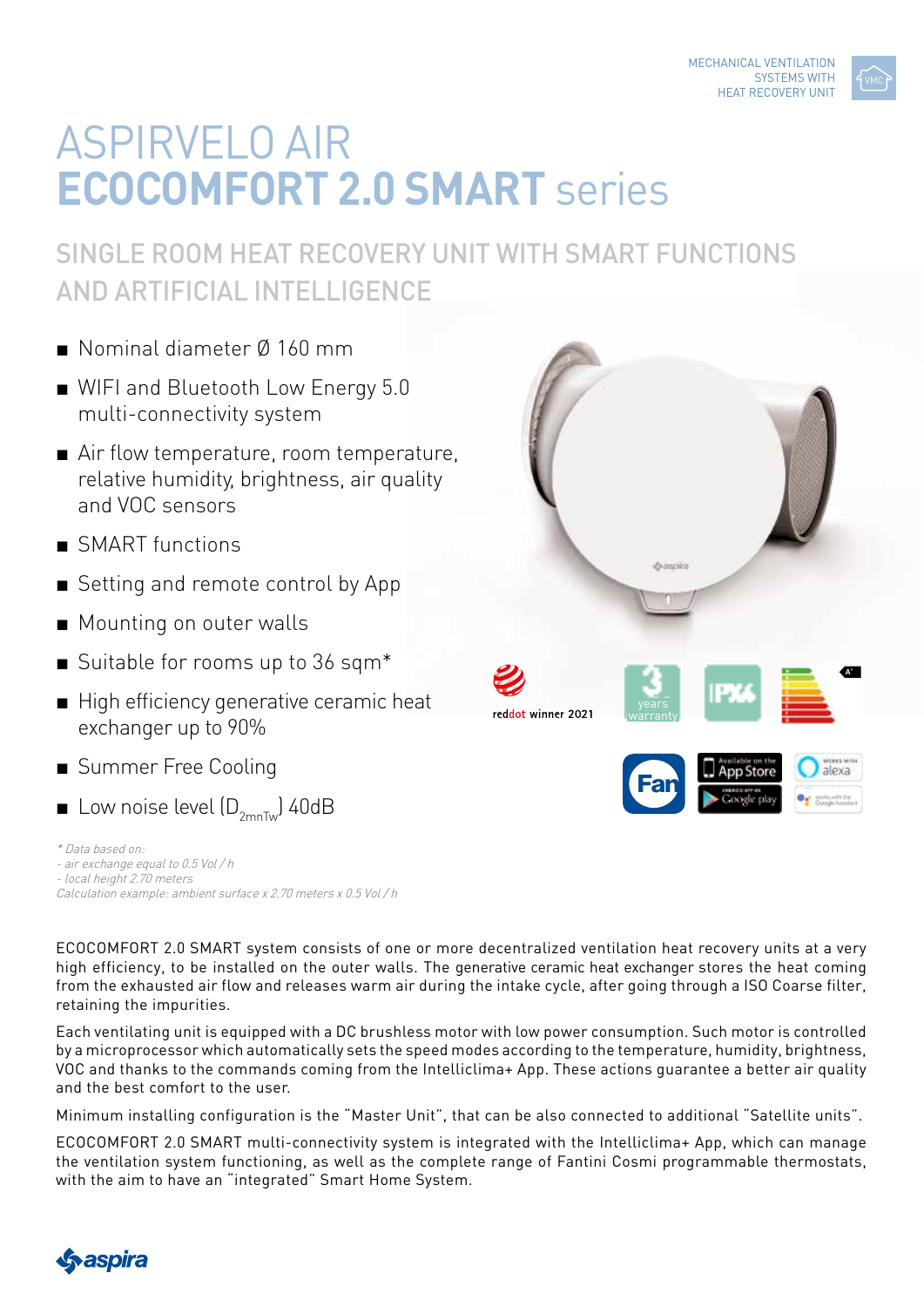## **TECHNICAL FEATURES**

| CODE    | MODEL                   | ND Ø<br><b>TUBE</b> | Room max<br>dimensions | Speed          | $m^3/h$ | Max power<br>absorption W | Power<br>Supply  | D <sub>2</sub> mnTw<br>** | dB(A)<br>1.5 <sub>mt</sub> | dB(A)<br>3 mt |
|---------|-------------------------|---------------------|------------------------|----------------|---------|---------------------------|------------------|---------------------------|----------------------------|---------------|
| AP19992 | ECOCOMFORT<br>2.0 SMART | 160 mm              | $36$ sqm $*$           | V <sub>1</sub> | 20.5    | 2,5                       | $230V -$<br>50Hz | 40dB                      | 18,5                       | 12,5          |
|         |                         |                     |                        | V <sub>2</sub> | 35      | 4                         |                  |                           | 26,5                       | 20,5          |
|         |                         |                     |                        | V <sub>3</sub> | 48.5    | 6,3                       |                  |                           | 32.5                       | 26,5          |
|         |                         |                     |                        | V sleep        | 8       |                           |                  |                           | nd                         | nd            |

\*Data based on: air exchange equal to 0.5 Vol / h and local height 2.70 meters

Calculation example: ambient surface x 2.70 meters x 0.5 Vol / h

By increasing the number of slave units it is possible to increase the coverage in square meters.

\*\* Noise reduction coming from outside, thanks to the AP19981 Kit (in compliance with the Minimum Environmental Criteria about the acoustic comfort).

## **DIMENSIONS (mm)**



#### **CHARACTERISTICS**:

- Plastics made in antistatic and anti UV ABS material;
- Operating temperature -20°C ÷ 50°C;
- Compact dimensions and easy to install;
- Multifunction button with multicolor LED;
- Telescopic body suitable for every wall thickness;
- Folding external grille for internal or external mounting;
- ISO Coarse class filters, according to UNI EN ISO 16890:2017;
- Panel for acoustic, thermal and anti-condensation:
- Flow straightener to quarantee higher performances.

#### AP19992 KIT INCLUDES:

- Generative heat recovery unit;
- External grille.

#### ACCESSORIES AND SPARE PARTS:

- ISO Coarse class filters, according to UNI EN ISO 16890:2017 (AP1984);
- Panel for acoustic, thermal and anticondensation insulation (AP1985)
- Windproof and rainproof grille(cod. AP1612);
- Silencer Kit (cod. AP19881).

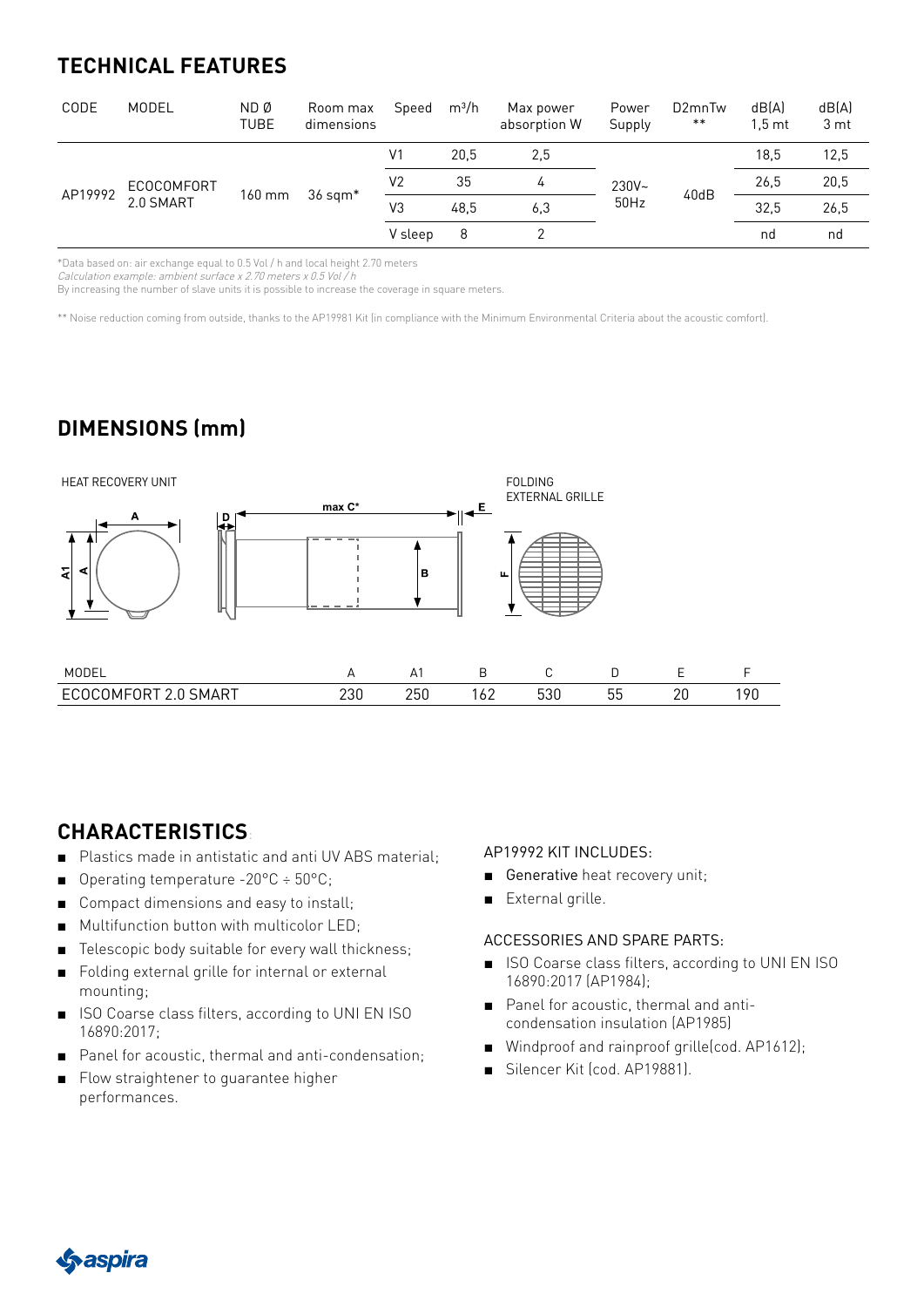#### HEAT RECOVERY UNIT

- Helical ventilating unit with DC Brushless motor;
- PVC shockproof telescopic tube;
- Generative ceramic heat exchanger with efficiency up to 90%;
- Melamine filter, ISO Coarse filter class, according to UNI EN ISO 16890:2017;
- Flow straightener to quarantee higher performances;
- Power supply 230V~ 50Hz;
- Brightness and humidity sensors;
- Air flow temperature sensor:
- VOC indoor air quality sensor:
- Transceiver frequency: WIFI 2,4 GHz; Bluetooth Low Energy 2,4 GHz;

ECOCOMFORT 2.0 SMART must be installed on the

Thanks to the telescopic tube, it fits easily every wall

(\*) With the installation of the AP19881 kit, provide for a minimum

Its installation is extremely easy and fast thanks to the expansion external grille, that can be also

thickness between 28 cm (\*) and 53 cm.

- Protection degree: IPX4;
- FW updating via APP.

**INSTALLATION**

installed from inside.

wall thickness of 48 cm.

outer walls.



Telescopic tube for a quick installation: minimum length 28 cm, maximum length 53 cm



Expansion external grille to be installed from inside



### **REMOTE CONTROL VIA APP**

ECOCOMFORT 2.0 SMART can be set and managed by smartphone and tablet, through the Intelliclima+ App.

Multi-connectivity system allows to command the ventilation unit, both locally by Bluetooth, than remotely by WIFI.

**EXAMPLE** 





The **Intelliclima+** APP is available for free on:



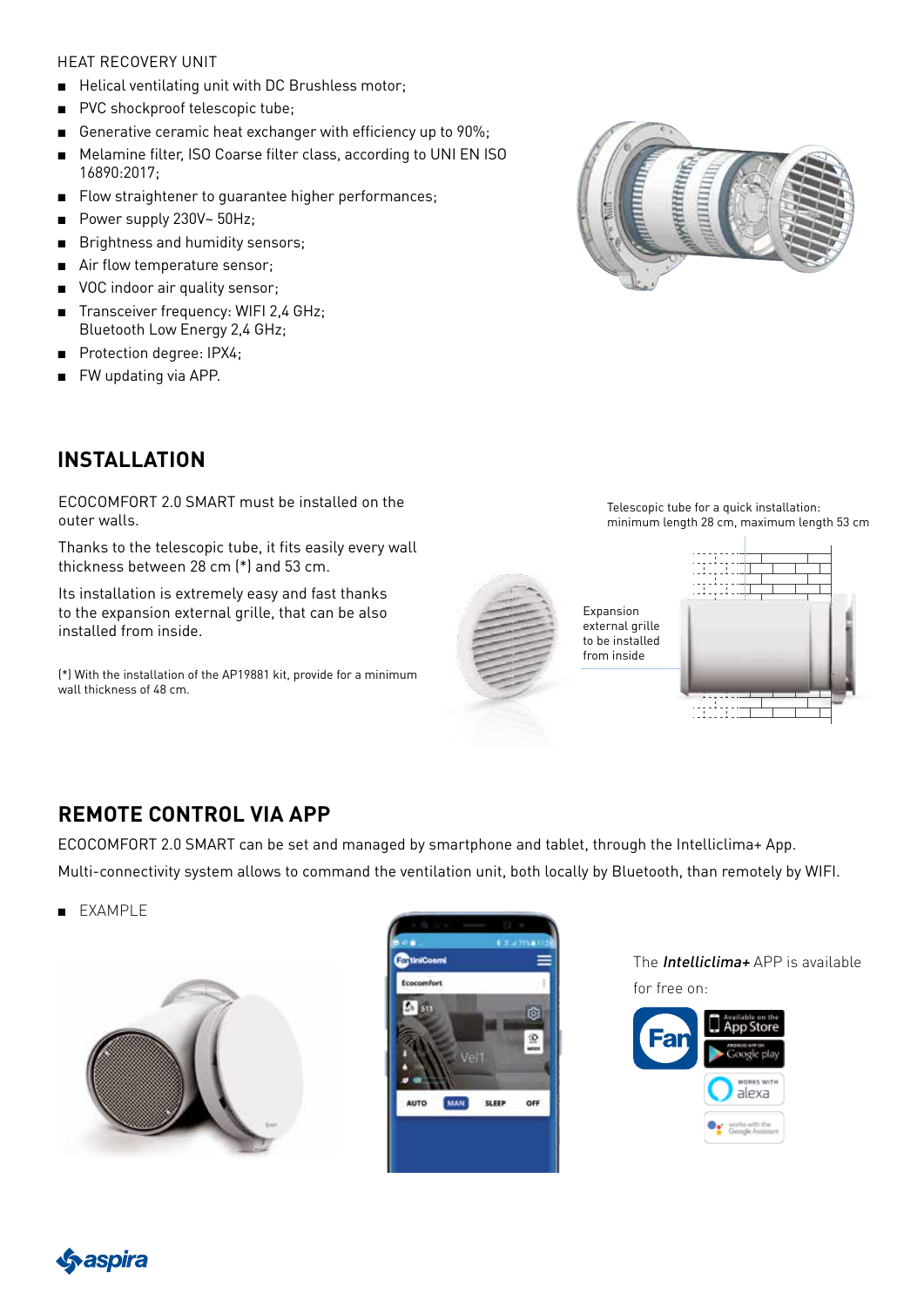#### **OPERATION**

■ MANUAL mode setting:

This mode allows to choose the speed and the functioning cycle settings

- V3 high speed
- V2 medium speed
- V1 low speed

and the functioning cycle setting

- $\mathbb{C}^+$  Air intake (60 minutes temporary mode)
- $\hat{C}$  Air extraction (60 minutes temporary mode)
- Alternate air intake / extraction (45 seconds cycle)

Master ventilating unit automatically adjusts the intake/extraction air flow periods, the dehumidification and 10  $^\prime$  the speeds according to the ambient parameters detected from the temperature, humidity, VOC and brightness sensors.

■ SLEEP mode setting:

 $\mathbb{C}^*$  minimum working speed

■ AUTO mode setting:

In the AUTOMATIC mode, Ecocomfort 2.0 SMART works according to the set timing profiles in PROGRAMS, following an alternate input/exhaust air flow with cycles of 45 seconds. The speeds can be modified according to the environmental parameters detected by the temperature, humidity, VOC and brightness sensors.

## **ADVANCED FUNCTIONS**

ECOCOMFORT 2.0 SMART is a smart ventilating unit for an innovative approach in the environmental comfort management.

Thanks to the continuous parameter monitoring (such as VOC and humidity) and the "Artificial Intelligence" data processing, this system crosses all the useful information to optimize the ventilation system application, anticipating or delaying its activation according to the user behaviours in the ambient and the advanced geolocation, with the aim to provide the best hygrometric well-being and air quality conditions with the lowest possible consumption.

Thanks to this new advanced ventilation approach, the AUTO SMART SENSOR reduces the primary energy requirement through the Intelliclima+ App infographic sections, which displays the system consumption trend and the parameters read by the sensors on board: room temperature, ambient humidity and air quality.

FREE-COOLING mode is also available and can be activated automatically during the summer period, when the external temperature is lower than those internal. This function ensure a greater comfort, as well.

Moreover the ECOCOMFORT 2.0 SMART multi-connectivity system is connected to the Intelliclima+ App as an integrated smart home concept to remotely control the ventilation, heating and cooling systems, or by Google Home™ or Amazon Alexa™.



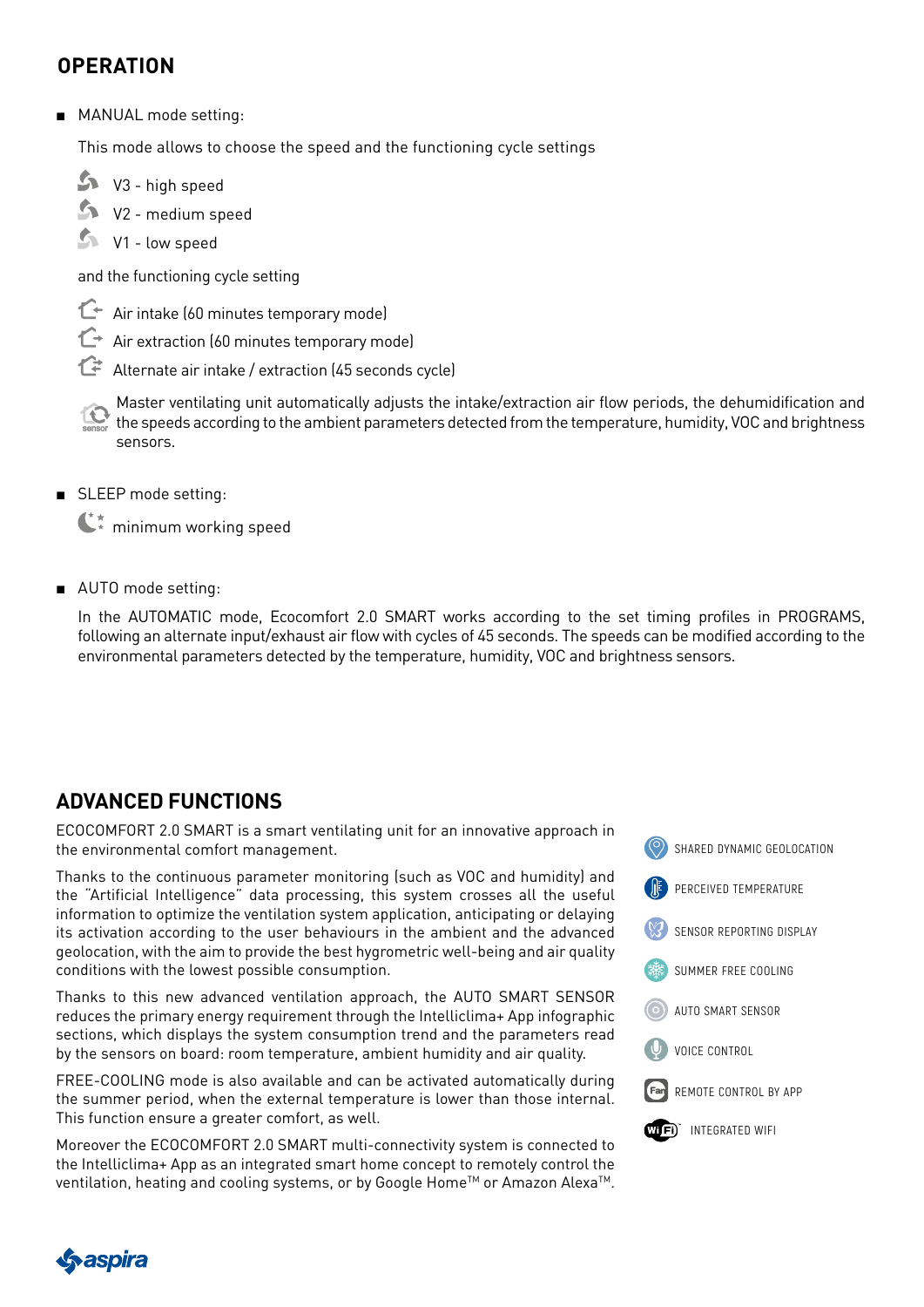## **ACCESSORIES**

#### ADDITIONAL VENTILATING UNITS

- ECOCOMFORT 2.0 SMART can be set like a Master Unit or a Satellite Unit, with the same product reference.
- The additional unit can be set choosing the direction of rotation (synchronous or asynchronous to the Master Unit). All the units can be connected by the Bluetooth Low Energy protocol and managed by the Intelliclima+ App.
- All units can be installed in a big ambient or in other rooms.

#### SPARE ISO COARSE FILTER

| CODE                    | MODEL                          |  |
|-------------------------|--------------------------------|--|
| AP1984                  | FR007                          |  |
| <b>INSULATING PANEL</b> |                                |  |
|                         |                                |  |
| CODE                    | MODEL                          |  |
| AP1985                  | FR008                          |  |
|                         |                                |  |
|                         | RAINPROOF AND WINDPROOF GRILLE |  |
|                         |                                |  |
| CODE                    | MODEL                          |  |
| AP1612                  | GAP150                         |  |
|                         |                                |  |
| SILENCER KIT            |                                |  |
| CODE                    | MODEL                          |  |
| AP19881                 | <b>SLF160</b>                  |  |
|                         |                                |  |

#### **HOMOLOGATIONS AND STANDARDS**

- Comply with the Directive 2014/53/EU (RED);
- Comply with the Directive 2009/125/CE Energy Related Products (ERP) Ecodesign 2018;
- Comply with the Regulations: EN 60335-1:2013+A11:2015; EN 60335-2-80:2005+ A2:2009; EN 55014-1:2006+A1:2009+A2:2011; EN55014-2:2015; EN61000-3-2:2014; EN61000-3-3:2013 EN301 489-1 V.1.9.2; EN301 489-7 V.1.3.1 ETSI EN300 220-1 V2.4.1; ETSI EN300 220-2 V2.4.1

UNI EN ISO 10140-2 - UNI EN ISO 717-1